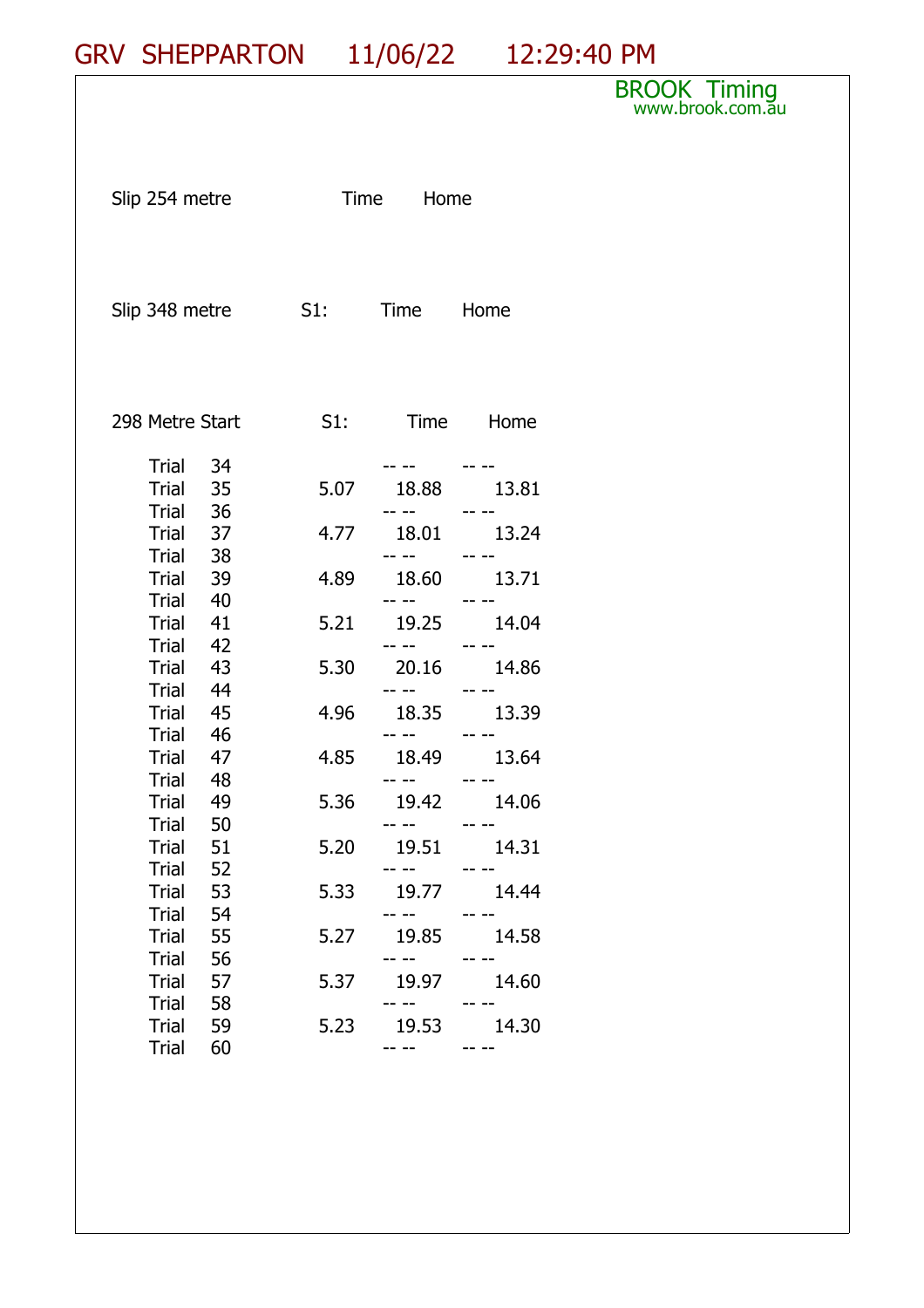## BROOK Timing www.brook.com.<del>a</del>u

Page 2 11/06/22

| 390 Metre Start         | S1:  | S2:   | Time   | Home  |
|-------------------------|------|-------|--------|-------|
| <b>Trial</b><br>3       | 8.28 |       | 22.27  | 13.99 |
| 3<br><b>Trial</b>       | 8.28 |       | 22.262 | 13.98 |
| 4<br><b>Trial</b>       | 8.44 |       | 22.76  | 14.32 |
| 9<br>Trial              | 8.24 |       | 22.10  | 13.86 |
| <b>Trial</b><br>10      | 9.06 |       | 24.36  | 15.30 |
| <b>Trial</b><br>11      | 8.59 |       | 22.70  | 14.11 |
| 12<br><b>Trial</b>      | 8.22 |       | 22.23  | 14.01 |
| 13<br><b>Trial</b>      | 8.18 |       | 22.58  | 14.40 |
| 14<br>Trial             | 8.30 |       | 22.59  | 14.29 |
| 15<br><b>Trial</b>      | 8.16 |       | 22.00  | 13.84 |
| <b>Trial</b><br>16      | 8.18 |       | 22.24  | 14.06 |
| <b>Trial</b><br>17      | 8.34 |       | 22.33  | 13.99 |
| <b>Trial</b><br>18      | 8.54 |       | 22.60  | 14.06 |
| 19<br><b>Trial</b>      | 8.32 |       | 22.67  | 14.35 |
| <b>Trial</b><br>20      | 8.38 |       | 22.71  | 14.33 |
| <b>Trial</b><br>21      | 8.28 |       | 22.46  | 14.18 |
| 22<br><b>Trial</b>      | 8.44 |       | 22.70  | 14.26 |
| <b>Trial</b><br>23      | 8.23 |       | 22.35  | 14.12 |
| 24<br>Trial             | 8.12 |       | 21.99  | 13.87 |
| 25<br><b>Trial</b>      | 8.24 |       | 22.00  | 13.76 |
| <b>Trial</b><br>26      | 8.27 |       | 22.22  | 13.95 |
| 27<br><b>Trial</b>      | 8.07 |       | 21.92  | 13.85 |
| <b>Trial</b><br>28      | 8.16 |       | 22.49  | 14.33 |
| 29<br>Trial             | 8.33 |       | 22.13  | 13.80 |
| <b>Trial</b><br>30      | 8.46 |       | 22.40  | 13.94 |
| <b>Trial</b><br>31      | 8.32 |       | 22.92  | 14.60 |
| 32<br><b>Trial</b>      | 8.44 |       | 22.64  | 14.20 |
| <b>Trial</b><br>33      | 8.37 |       | 22.49  | 14.12 |
|                         |      |       |        |       |
| 450 Metre Start         | S1:  | S2:   | Time   | Home  |
| Trial<br>5              | 6.78 | 11.57 | 25.90  | 14.33 |
| Trial<br>6              | 6.70 | 11.49 | 25.56  | 14.07 |
| $\overline{7}$<br>Trial | 6.61 | 11.44 | 25.49  | 14.05 |
| 8<br>Trial              | 6.69 | 11.47 | 25.64  | 14.17 |
|                         |      |       |        |       |